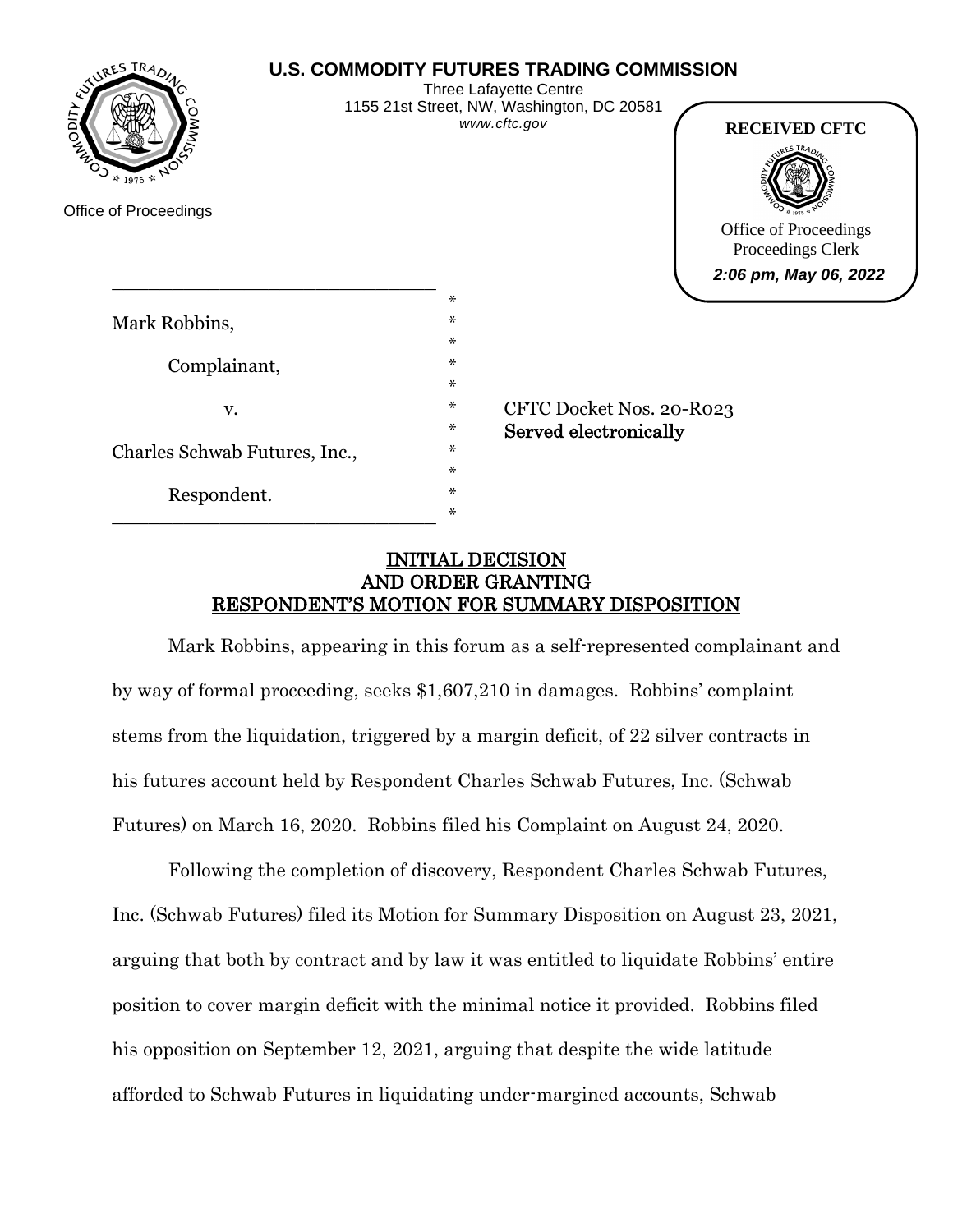Futures misled him as to the margin policy by using confusing terms and assuring Robbins that he would have one business day to meet margin calls. Schwab Futures filed its reply in support of its Motion on October 4, 2021, and briefing for the motion is complete. This case is now ready for decision.

#### I. Summary of Parties and Proceedings

#### A. The Parties

1. Complainant Mark J. Robbins resides in Illinois and maintained a futures account during the relevant period with Respondent, Schwab Futures. He opened his account with optionsExpress, the predecessor of Schwab Futures, in 2011. In March 2020, he had 22 silver contracts in his futures account that were liquidated by Schwab Futures with little to no notice on the morning of March 16, 2022 due to insufficient margin.

2. Respondent Schwab Futures was an NFA- and Commission-registered futures commission merchant (FCM) from 2005 through September 2020. Robbins' former futures account at optionsExpress was transferred to Schwab Futures in 2017.

## B. Procedural History

Robbins filed his Complaint on August 24, 2020. Schwab Futures filed its Answer and Affirmative Defenses on October 26, 2020. Discovery commenced on February 3, 2021, and on June 11, 2021 I issued an Order directing the production of additional information. Discovery in this case was robust and completed by August 9, 2021. The record produced through discovery includes telephone call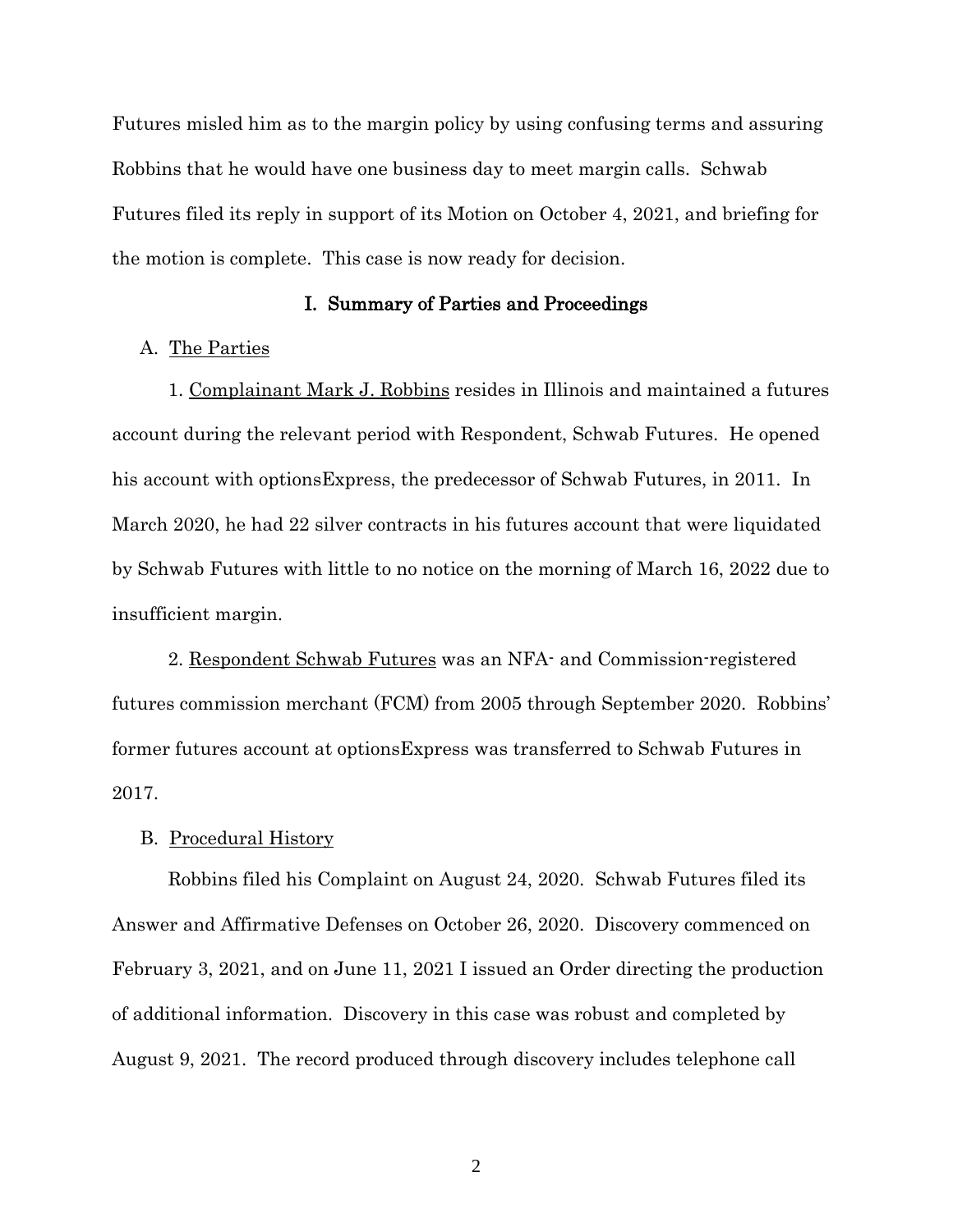transcripts and recordings, account opening documents, responses to interrogatories and requests for admission, account statements, and other similar documents.

At the close of discovery, Schwab Futures then filed a Motion for Summary Disposition (MSD) on August 23, 2021, which was fully briefed on October 4, 2021, with an Opposition from Robbins and a Reply in Support from Schwab Futures. Given the robust record, the MSD is ready for decision and the Complaint is dismissed.

#### II. Fact Findings

The following facts are undisputed. Robbins opened an account in 2011 with optionsExpress (a former Schwab affiliate), Answer at 3, which was transferred to Schwab Futures in 2017 when optionsExpress changed its name. At the time of the account opening, in 2011, Robbins signed the Schwab Futures Agreement. Compl. Attachment 4 (Schwab Futures Agreement). By doing so, Robbins agreed to the following terms with respect to forced liquidation in the event of margin deficiency:

Whenever it is necessary for [Schwab Futures'] protection or to satisfy a margin deficiency, . . . we may . . . sell . . . all or any part of the commodity interests or other property securing your obligations, or close any or all transactions in your Account. It is our policy to attempt to contact you, when practicable, before liquidating any positions in your Account; however, we reserve the right to take any such action without prior notice or demand for additional collateral and free of any right of redemption. Any prior demand, call or notice will not be considered a waiver of our right to sell or buy without demand.

Schwab Futures Agreement ¶ 8 (emphasis added). The Schwab Futures Agreement

goes on to state:

Notwithstanding any oral communications between you and us, we reserve the right to liquidate anytime if the equity in your Account falls below our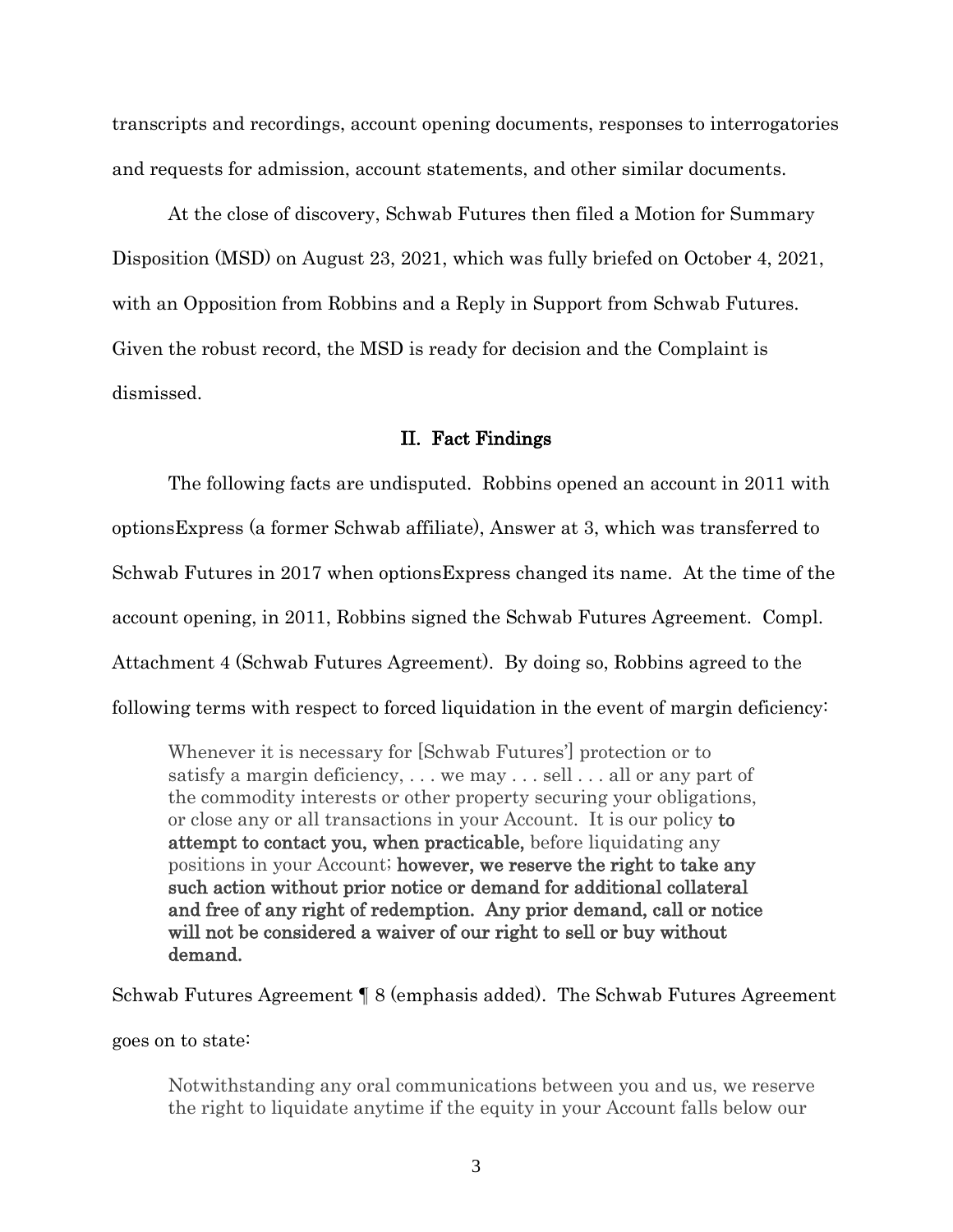minimum requirements or whenever, in our sole discretion, we feel uncomfortable with the adequacy or nature of the collateral in your Account.

## Id. Robbins admits he signed this Agreement.

Schwab Futures provided another document entitled Additional Risk

Disclosures at this time. That document warned that:

The leveraged nature of futures trading means that any market movement will have a disproportional effect on your deposited funds. Leverage may work for you or against you, magnifying any trading gains or amplifying any trading losses. You could sustain a total loss of initial margin funds and be required to deposit additional funds to maintain your position. If your account is under-margined, or if we become insecure at any time with respect to the adequacy of the collateral on deposit in your account, we reserve the right, at any time and without prior notice, to cancel any or all outstanding orders and offset any or all open positions in your account.

Additional Risk Disclosures (Answer Ex. 3) (emphasis added).

Despite the fact that the Futures Agreement and Risk Disclosures make very clear that Schwab Futures could unilaterally and in its sole discretion liquidate Robbins' position if his account became under-margined or if Schwab Futures otherwise felt insecure with the adequacy of account collateral, Robbins believed he had at least one day to fulfill any margin calls. His belief stems from an email exchange between himself and Scott Pettersen of Schwab Futures that took place between August 20 and 21 of 2018.

That email exchange between Robbins and Pettersen was prompted by an email Robbins received on Wednesday, August 15, 2018 with the subject line: "Futures Concentration Call—Due Thursday." MSD Ex. H (August Concentration Call). The concentration call email from Schwab Futures to Robbins stated, "Please meet concentration call to mitigate risk" and explained that "we determined that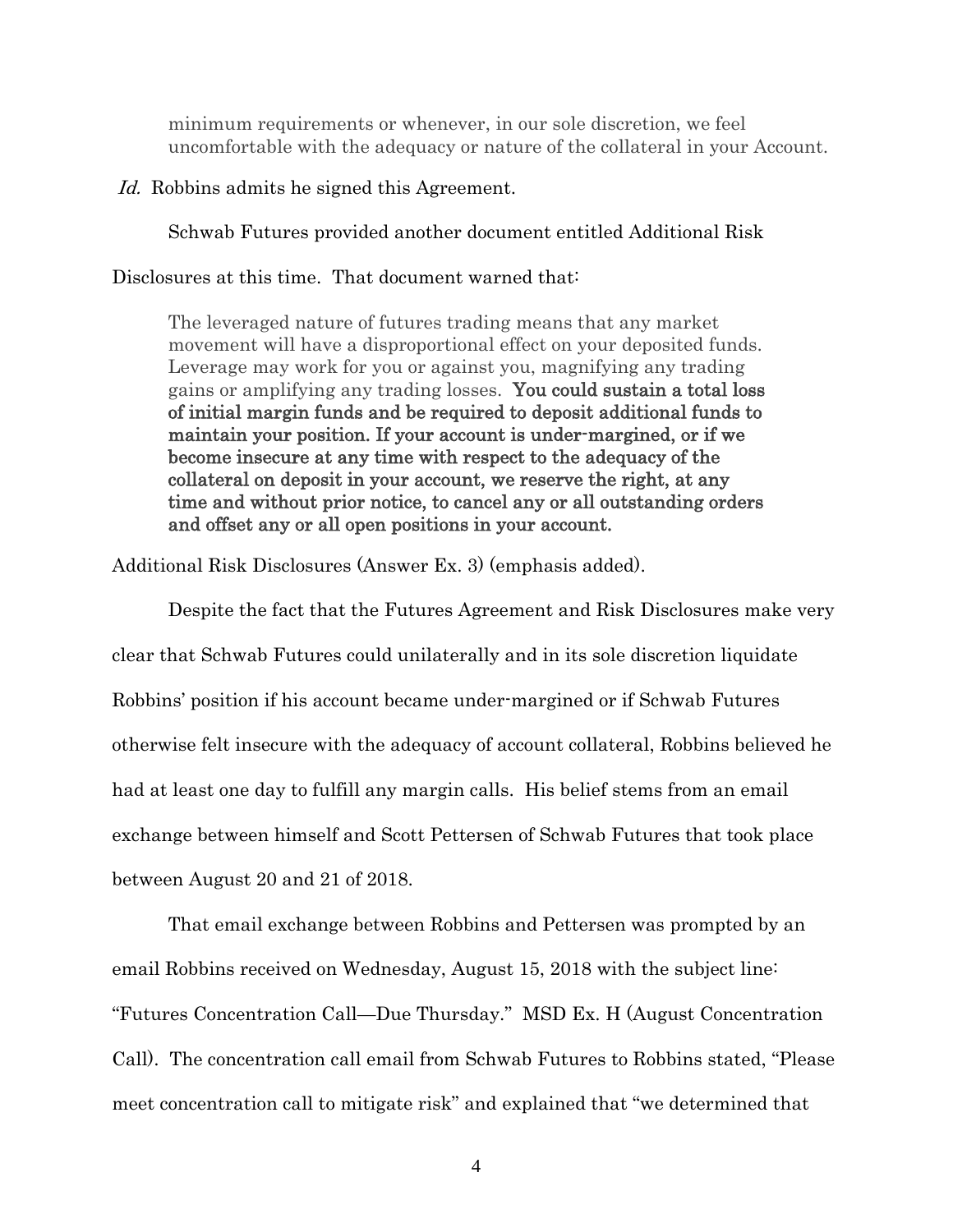the above account is currently concentrated in a Silver (Comex) position that presents increased risk." Id. (emphasis in original). It noted in that Wednesday communication that "[i]f the call is not met by 3:00 p.m. ET on Thursday, August, 16, 2018 we may liquidate some or all of the concentrated position." Id. In other words, the concentration call communication gave Robbins one business day to meet the concentration call.

Robbins forwarded this concentration call communication to Pettersen and asked: "When you issue a margin call (as with this one last week), what is the best way to efficiently transfer funds into the account? ... One day isn't much. If you know a wire transfer is coming, is that sufficient?" Id. Pettersen replied, "You always get a minimum of 1 business day to meet a due concentration call." Id.

In March 2020, Robbins held 22 silver futures contracts on margin (or using funds borrowed from Schwab Futures) that were set to expire at the end of December 2020. On Friday, March 13, 2020, Schwab Futures sent Robbins a "critical margin call" communication by email. MSD Ex. I. It advised Robbins that the "liquidating value" of his "account noted above has fallen to a critically low level." Id. It further stated, "It's imperative that you take immediate action to reduce your positions or wire transfer additional funds immediately." Id. The critical margin call email warned: "If you do not act immediately, we may have no choice but to prevent further losses from accumulating by liquidating some or all of your positions without further notice." Id.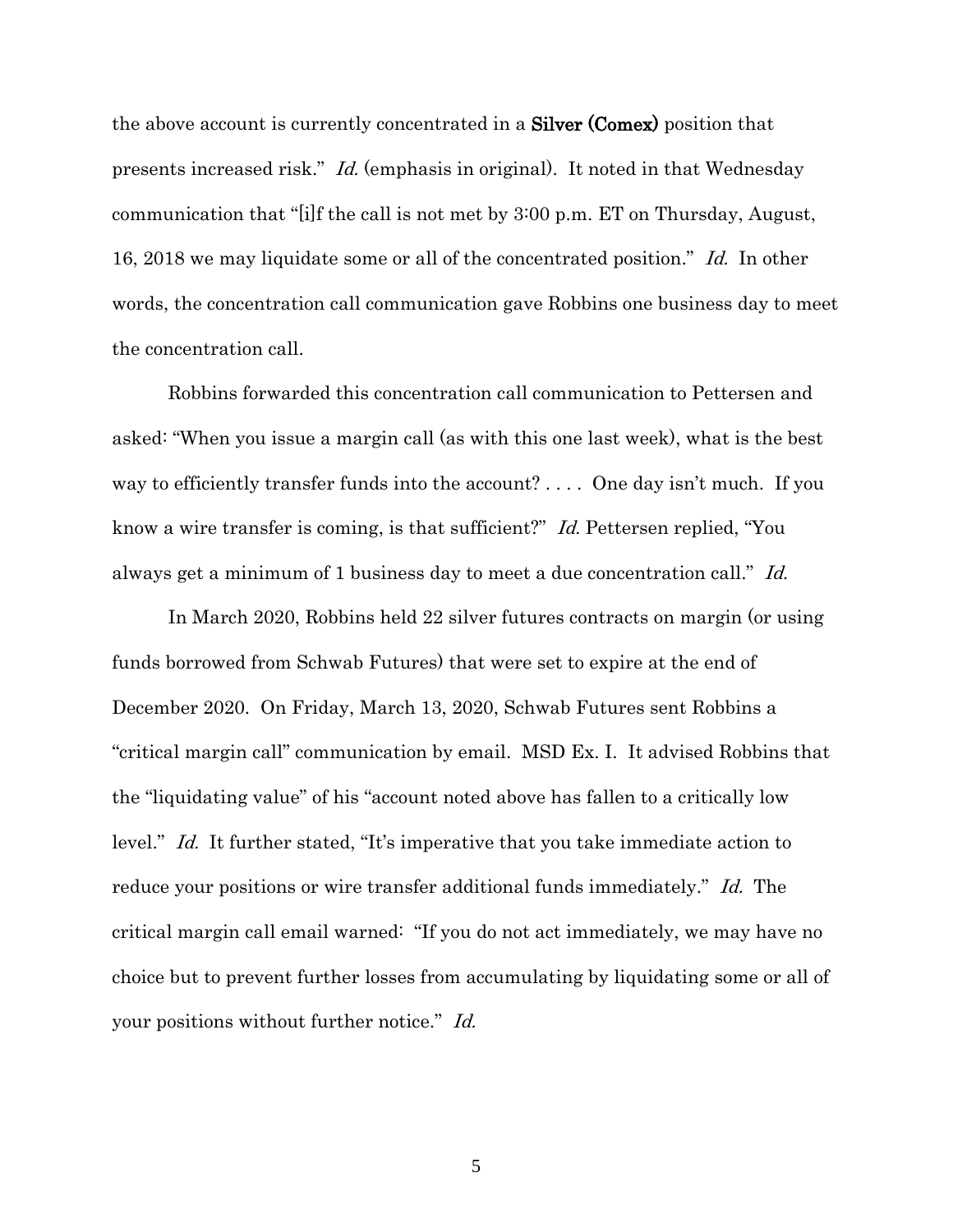In response to this critical margin call email, Robbins initiated a series of calls with Schwab Futures that same day. In the last call of the day, he spoke with Schwab Futures' employee Gregory Johnson. Johnson informed Robbins that his margin deficit was about \$93,000. MSD Ex. N (March 13, 2020 1:00 pm Call Transcript). Johnson and Robbins agreed Robbins would transfer \$100,000 into his account to cover the positions that same day. Id; Compl. at 2. Johnson said that the \$100,000 "would just cover, or at least it's definitely going to help now." MSD Ex. N. Johnson further advised Robbins on that call: "you probably want to keep an eye" out because "silver's having such a big move today. If things get worse, it could negatively impact the account again." Id.

Robbins admitted he was on notice additional cash could be required to meet future margin deficits. Robbins told Schwab Futures "that should [his] futures account need more cash on Monday (the next business day), [he] would have a wire transfer ready to go." Compl. at 2. Robbins represented that he "had plenty of cash available outside Schwab should silver plunge again and more margin was required." Id.

That same night on Friday, March 13, 2020, Robbins became ill with COVID-19. Although he states that his illness "made things much more difficult for [him, it] really had nothing to do with the wrongful liquidation[, because he] still had the ability to respond to emails and phone calls within the same day." Id.; see also Letter from Thomas F. Burke to Schwab (May 18, 2020) (Compl. Attachment 7). In fact, at 12:30 am on Monday, March 16, 2020, Robbins sent an email to the CFO of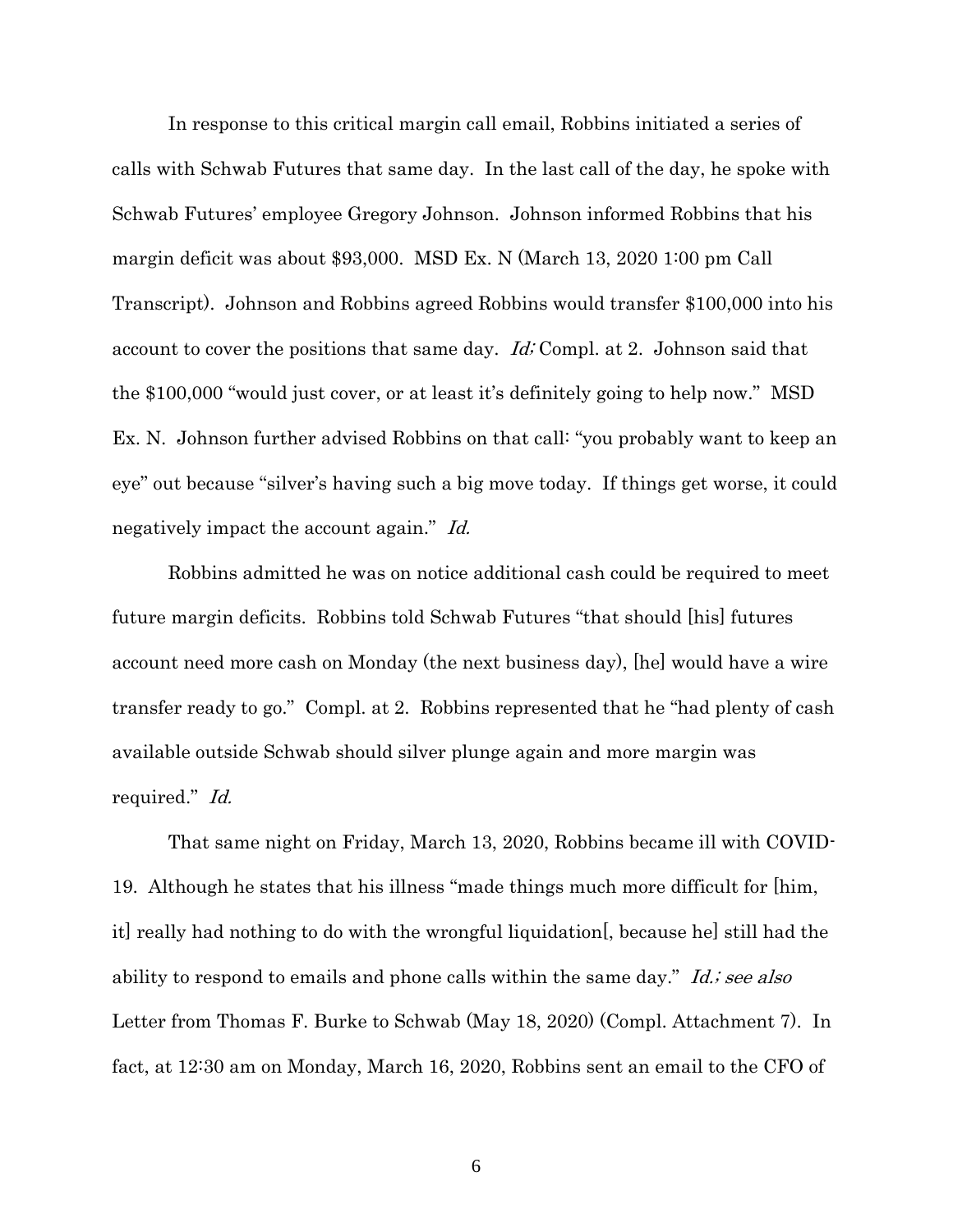his company, "asking him to set up a wire transfer template from [the] company account to [his] Schwab Futures brokerage account." Id.

When Robbins woke up later on the morning of March 16, he checked the silver market "at around 10 am" and his email. At this time, he became aware that a margin call was sent by email at 7:41 am CT and that he had received a voice message saying the same from Scott Pettersen. By 8:01 am, Schwab Futures had liquidated all 22 of Robbins silver contracts, at a loss to Robbins. Id.1

Robbins immediately called Pettersen regarding what he believed was the improper liquidation of his positions, but did not receive a call back from him that same day. Compl. at 3. After this time, Robbins corresponded with the Schwab Client Advocacy Team but did not achieve the result he desired. On May 18, 2020, Robbins' then-attorney, Thomas Burke, sent a letter to Schwab Futures attempting to resolve this dispute. That attempt by counsel was unsuccessful.

Robbins ultimately filed a Complaint seeking damages from the silver contracts' liquidation on August 24, 2020 with this Office as a self-represented litigant. For the reasons discussed below, Complainant cannot show any violation of the Commodity Exchange Act (CEA) or its regulations by a preponderance of the evidence, and this case is dismissed.

## III. Legal Analysis and Conclusions

Pursuant to the statute, reparations complainants must prove a violation of the CEA or any rule, regulation or order issued pursuant to the CEA that

 $\overline{a}$ 

 $<sup>1</sup>$  The precise amount of the loss was not litigated, but is not at issue because, as discussed below, there is no</sup> underlying violation of the Commodity Exchange Act or its regulations.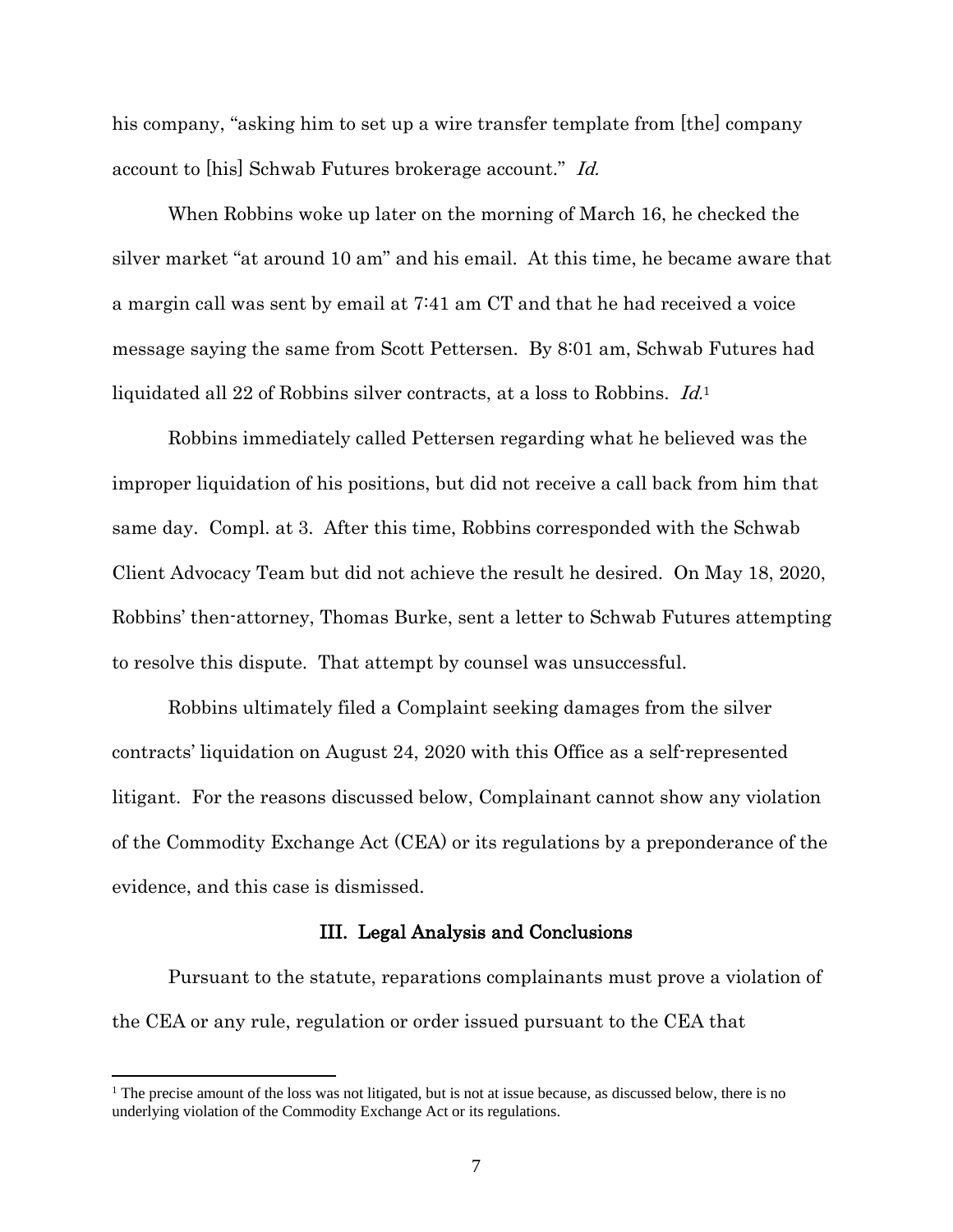"proximately caused" the complainants' losses. CEA  $\S 14(a)(1)$ , 7 U.S.C.  $\S 18(a)(1)$ . Further, complainants must prove that violation by a preponderance of the evidence. Webster v. Refco, et al., CFTC Dkt. Nos. 98-R005, R009, R010, R075, 1999 WL 41818, at \*16 n.303 (CFTC Feb. 1, 1999).

The question of whether the complainant has, or can, meet this burden can in some instances be resolved by summary disposition. Under Commission Rule 12.310(e), summary disposition is warranted when each of three conditions has been met: (1) there is no genuine issue of material fact; (2) there is no need for further factual development; and (3) the moving party is entitled to a decision as a matter of law. Elliot v. Jay De Bradley et al., CFTC No. 11-R004, 2012 WL 6087468 at \*6 (CFTC Dec. 5, 2012); Levi-Zeligman v. Merrill Lynch Futures, Inc., CFTC No. 92-R125, 1994 WL 506234 at \*6 (CFTC Sept. 15, 1994). The purpose of summary disposition "is to avoid the empty ritual of an oral hearing," Elliot, 2012 WL 6087468 at \*6 (internal citation omitted), and at this stage:

[T]he judge's function is not to weigh the evidence and determine the truth of the matter but to determine whether there is a genuine issue for trial. All reasonable doubts about the facts should be resolved in favor of the non-moving party. If reasonable minds could differ on any inferences arising from undisputed facts, summary judgment should be denied.

### Id.

The law governing liquidations such as the one involved in this case is, and there is no need for further fact development because Robbins' claims cannot be sustained.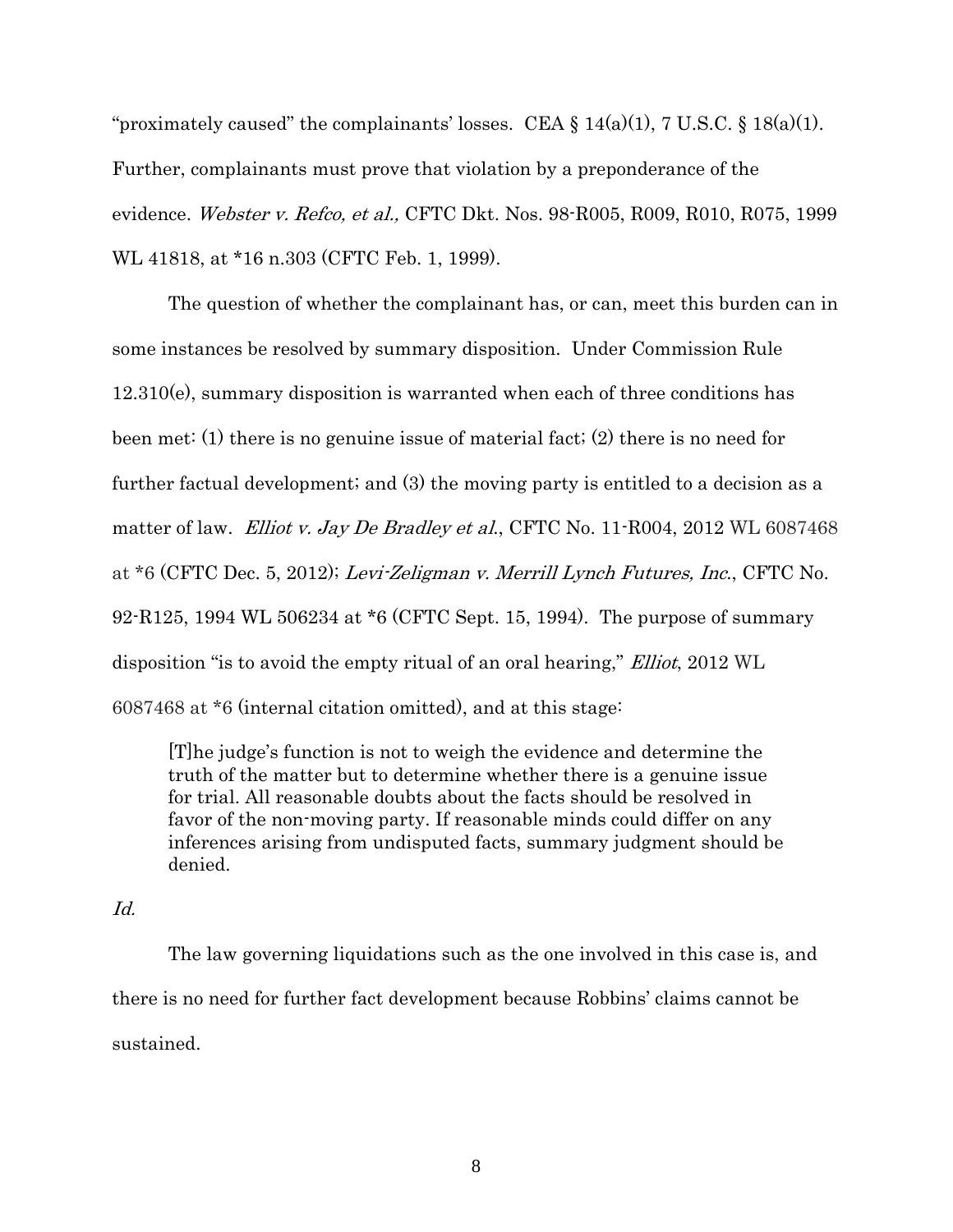# A. FCMs Can Carve Out Broad Authority To Liquidate Under-Margined Accounts To Protect Market Integrity

"When commodity futures accounts become undermargined, the FCM becomes exposed to risk." Comtrade, Inc. v. Cargill Inv. Servs. Inc., CFTC Dkt. No. 94-R188, 1996 WL 397219 at \*6 (July 15, 1996). Because of this, "Commission and court precedent have long held that when an FCM determines that a customer is under-margined, the FCM's duty to protect the financial position of the FCM's other customers and right to protect the FCM's own financial position can supersede any duties the FCM owes to the under-margined customer." Laube v. Gain Capital Grp., LLC, CFTC Dkt. No. 13-R006, 2017 WL 132927, \*5 (Jan. 6, 2017) (discussing futures precedent and applying it to forex case); see also Cap. Options Inv. v. Goldberg Bros., Commodities, 958 F.2d 186, 190 (7th Cir. 1992) ("Margins are accorded a special status in the regulatory scheme of the Commodity Exchange Act so that futures commission agents are able to assure their own financial integrity, which, in turn, contributes to the financial integrity of the entire marketplace.").

No notice is required to liquidate a customer's account upon the occurrence of a margin deficit. Mohammed v. Jack Carl/312 Futures, CFTC Dkt. No. 91-R102, 1992 WL 15686, at \*3 (Jan. 27, 1992) ("Nothing in the Act or regulations requires a futures commission merchant to obtain the consent of a customer to liquidate positions on an undermargined account."); see also In re MF Global Inc., 531 B.R. 424, 433 (Bankr. S.D.N.Y. 2015) ("Additionally, neither Illinois nor federal law requires an FCM to provide a customer prior demand or notice before liquidating an undermargined account."). Because no advance notice is required by the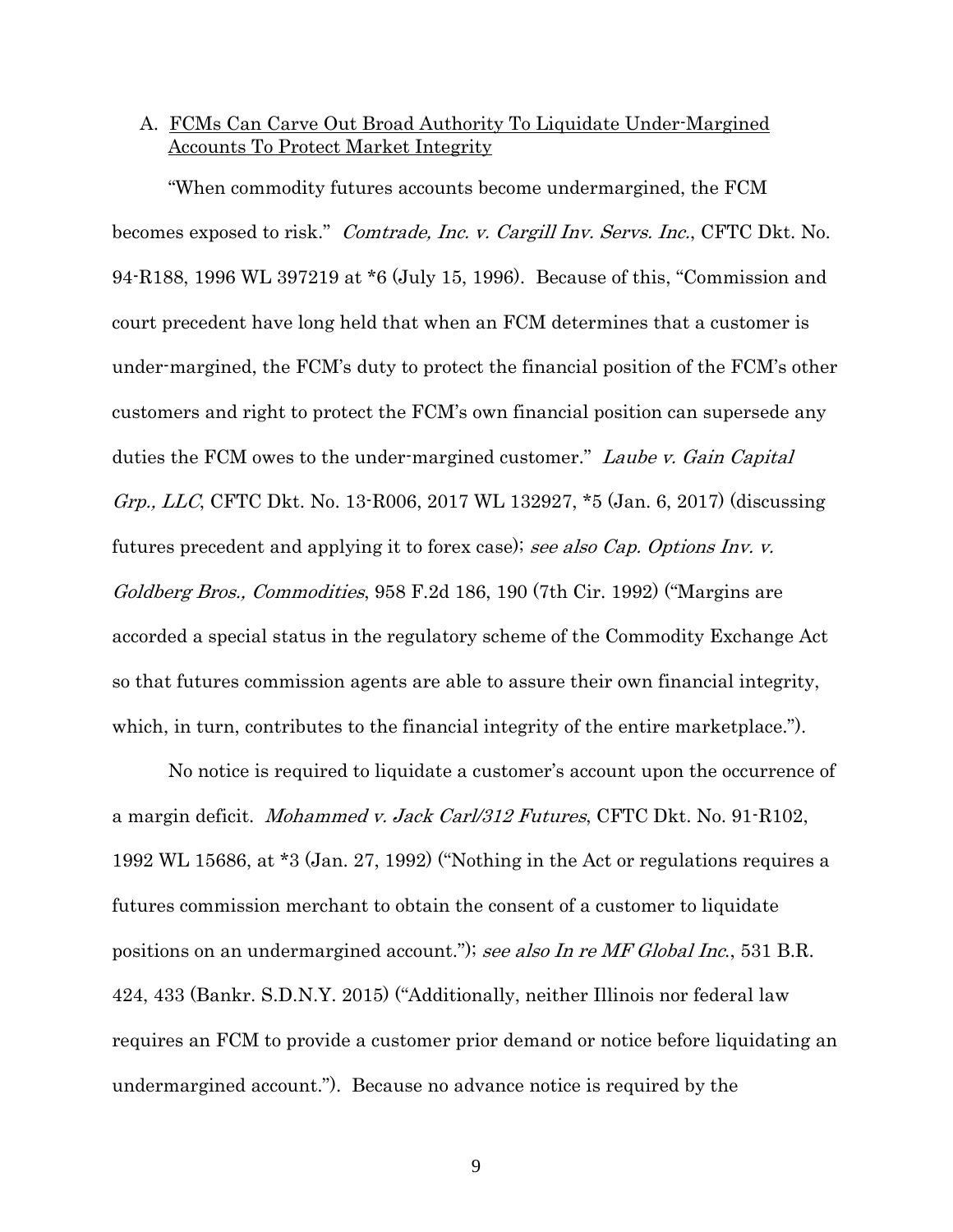Commodity Exchange Act or its regulations, contractual provisions authorizing an FCM to liquidate a customer's account, without prior notice, upon occurrence of a margin deficit are enforceable and not unconscionable. Laube, 2017 WL 132927 at \*5. The legal framework squarely places "an unequivocal duty to monitor his own account, and to deposit additional margin money when a margin call arises" on the customer. Mohammed, 1992 WL 15686 at \*3.

The discretion allowing FCMs to liquidate their customer positions in the event of margin deficit is so broad that there are only two narrow avenues of relief for futures customers from liquidation upon margin deficit. The futures customer must show that either the FCM (1) "misled him about its margin policy" or (2) "liquidated the positions in bad faith." Laube, 2017 WL 132927 at \*5.

## B. Schwab Futures Did Not Mislead Robbins About Its Margin Policy

There is no dispute that the Schwab Futures Agreement applies, and it states its margin and liquidation policy very plainly. In the event of margin deficiency, Schwab Futures "reserve[d] the right to take any such action without prior notice or demand for additional collateral and free of any right of redemption." Schwab Futures Agreement ¶ 8 (Compl. Attachment 4). The Agreement further stated that "[a]ny prior demand, call or notice will not be considered a waiver of [Schwab Futures'] right to sell or buy without demand" and further that Schwab Futures reserved the right, in its "sole discretion" to liquidate the account of under-margined "notwithstanding any oral communications" between Schwab Futures and Robbins. Id.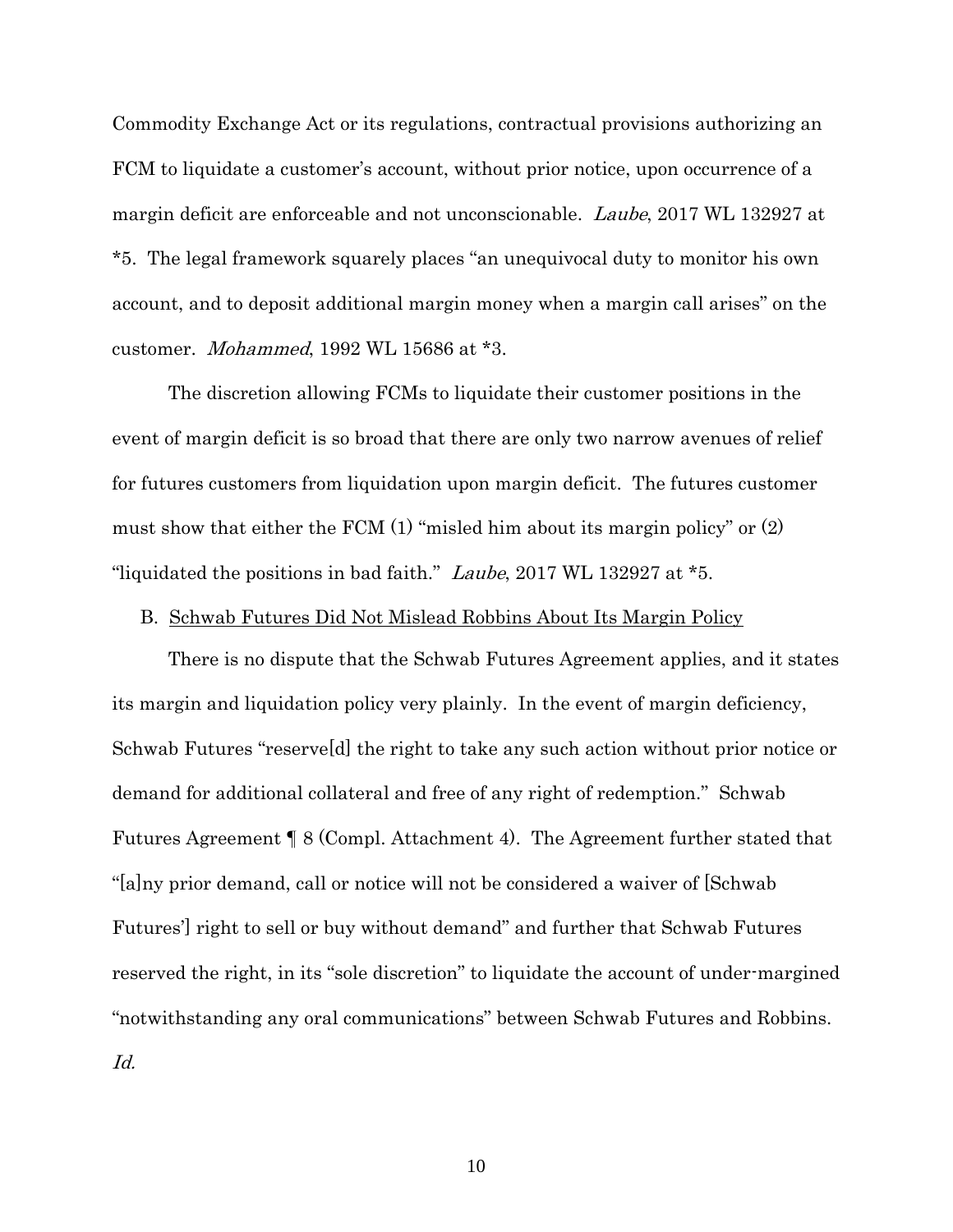Robbins makes two arguments with regard to his being misled about the margin policy, neither of which can be proved by a preponderance of the evidence given the evidentiary record.

First, Robbins contends that he was told by Schwab Futures that he would have one day to make his margin calls. His contention is based on the August 2018 emails regarding concentration calls. The email communication Robbins forwarded to Pettersen specifically concerned a "concentration call" and explained that the concentration of silver positions in Robbins' account had become too high. Although Robbins uses this email forward to ask Pettersen about "margin" calls, Pettersen replies back that he will always have one business day to meet "concentration" calls.

This August 2018 email exchange does not establish an agreement to provide Robbins one day to meet his margin calls. Reading it in the light most favorable to Robbins' claims, the exchange establishes that Robbins confused the terms concentration call and margin call. But that Robbins may have been confused does not establish that Schwab Futures **misled** Robbins as to when his margin calls were due.

It also does not mean the terms were objectively or intentionally confusing. I find the confusion unwarranted given the following facts. First, the concentration call communication on which this email exchange was based clearly referred to the risk created by the high concentration of silver positions in Robbins' account, not margin deficit. Second, the subject line of the email exchange referred to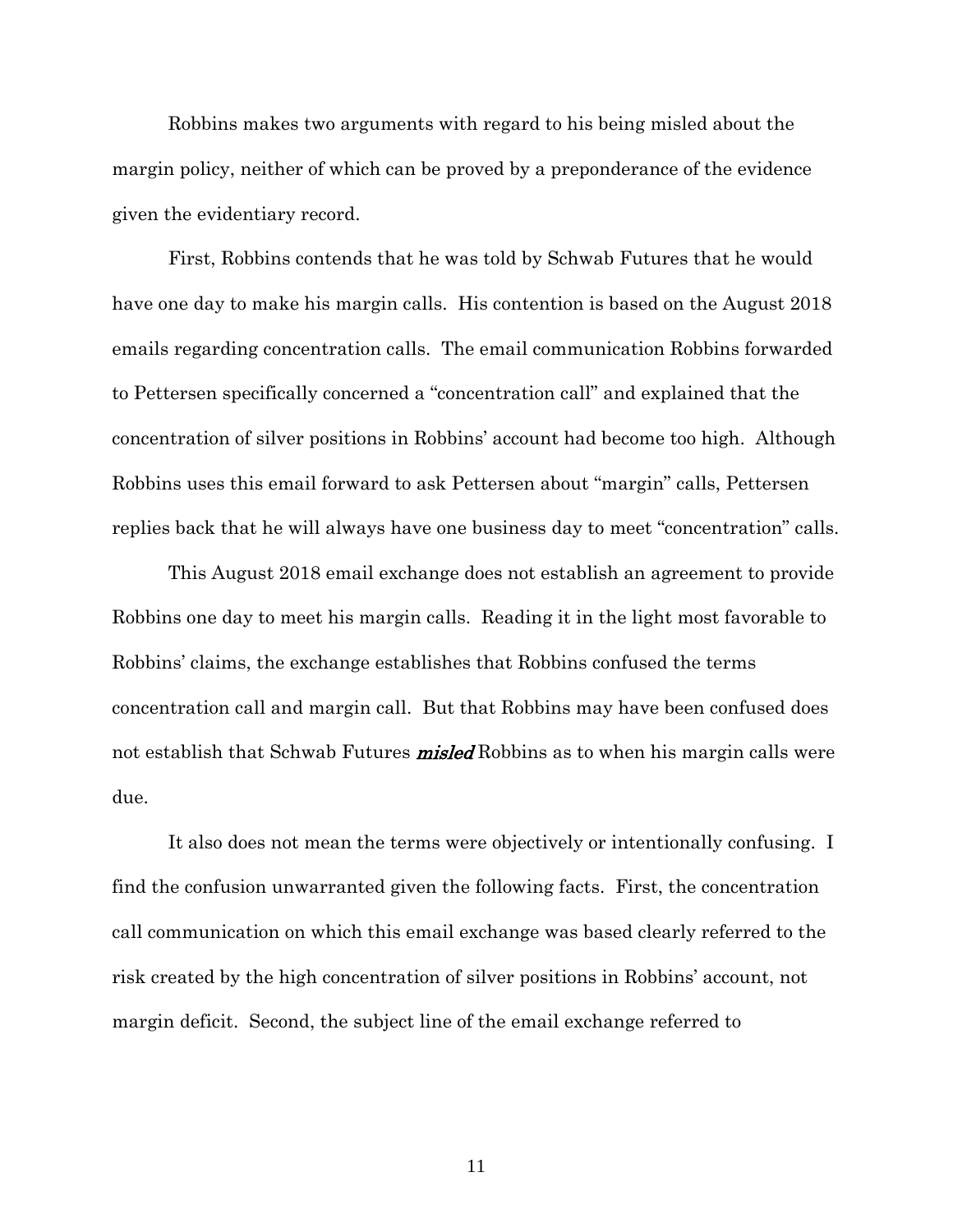concentration calls, not margin calls. <sup>2</sup> Third, Pettersen took care in his response to Robbins' question to refer to "concentration" calls and not margin calls. Fourth, Robbins admits in his opposition to the MSD that Schwab Futures employees orally gave him the "boilerplate caveat" that Schwab Futures reserved the right to liquidate under-margined accounts if necessary. Robbins Opp. To MSD at 6 (September 14, 2021). And finally, the margin provisions in the Schwab Futures Agreement are so plain. Therefore I do not find Schwab Futures either misled Robbins about the nature of its policy or agreed—contrary to the plain language of its Futures Agreement—to grant Robbins one business day to meet margin.

Second, Robbins argues in his Complaint that he did not know what kind of collateral could be used to sweep into his futures account in the event of margin deficiency. However, the Schwab Futures Agreement states that in order to open a futures account, the customer "must first establish a securities brokerage account" with its affiliated broker-dealer. Schwab Futures Agreement ¶ 5. And it specifically states that the "funding of transactions in your Account at Schwab Futures may be supplied from available funds or financing in your securities account." Id.

But more crucially, Robbins knew he had to manage and monitor the margin in his futures account and was prepared to supply cash to do so. Indeed, on

 $\overline{a}$ 

<sup>2</sup> "Concentration" is a very different word than "margin." According to Merriam-Webster's online dictionary, "concentration" in relevant part means a "concentrated mass or thing," or "the amount of a component in a given volume." In contrast, that same dictionary defines "margin," in relevant part, as "a spare amount or measure or degree allowed or given for contingencies in special situations," or "the limit below which economic activity cannot be continued under normal conditions." Thus even the lay meanings of these terms cannot be conflated. The only similarity they have here in this instance is that they both trigger the need for the customer to post additional funds or security to their futures account, and that alone is not enough to make the terms interchangeable.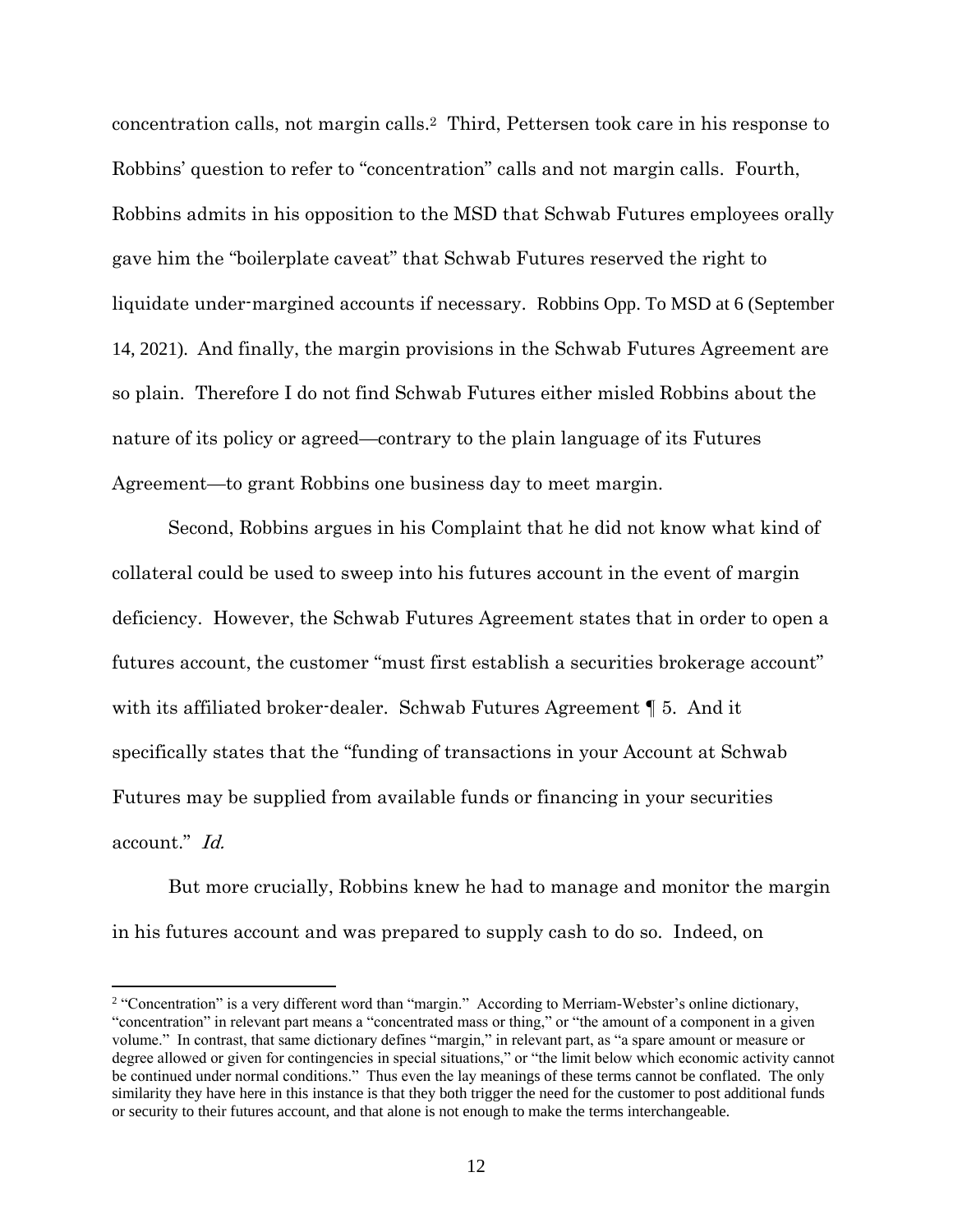Monday, March 16, 2020 at 12:30 am, Robbins set up a wire template in the event his futures account needed more cash. Compl. at 2. Robbins was prepared to pay cash to satisfy his margin call, and whether he could have opted to cover margin differently is insufficiently related to the March 16, 2020 liquidation.

#### C. Schwab Futures Did Not Liquidate Robbins' Silver Positions In Bad Faith

Robbins makes essentially two contentions that Schwab Futures acted in bad faith: by (1) liquidating his futures within twenty minutes of the margin call; and (2) liquidating all of his contracts when it could have liquidated fewer of his contracts. But under the prevailing case law and Robbins' own contract with Schwab Futures, Schwab Futures was entitled to liquidate Robbins' positions with **zero** notice. It necessarily follows that the twenty-minute notice Robbins was given was sufficient as a matter of law (particularly in this situation where Schwab Futures advised him to closely monitor his silver positions, and he himself was aware of the need to have cash on hand).

And with regard to whether Schwab Futures could have liquidated fewer than all of Robbins' positions, FCMs are not required to implement a "less drastic alternative" approach to reacting to margin deficiency. Cap. Options Inv., 958 F.2d at 191. Thus the total liquidation of Robbins' silver contracts cannot amount to bad faith under the law.

#### ORDER

Robbins invested with money borrowed from the FCM. And he did so during an extremely volatile period for the financial markets—at the onset of the COVID-19 pandemic. When that borrowed money is at risk and unsecured, the FCM has to